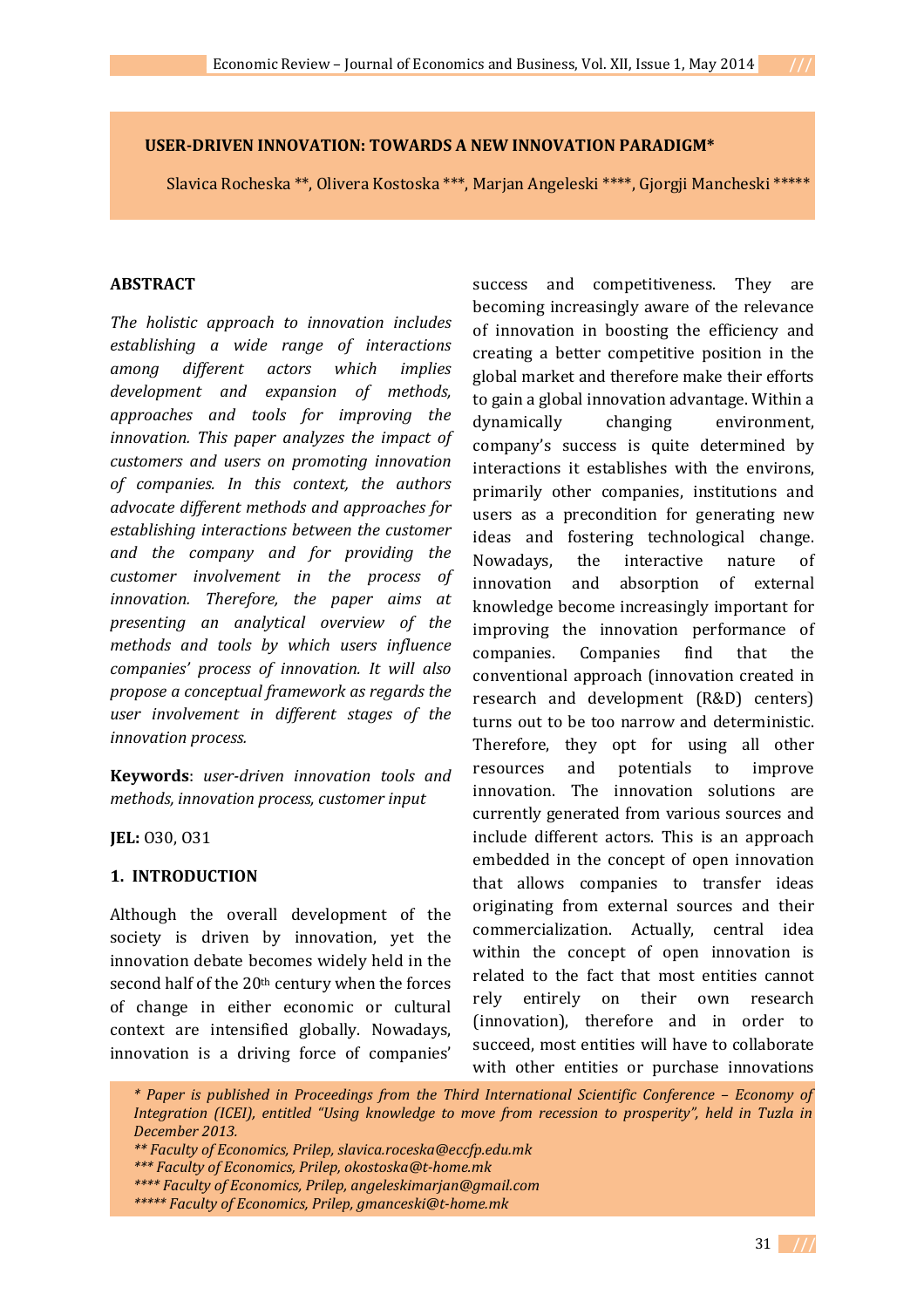outside the company (Chesbrough, 2005). It increasingly emphasized user role and contribution in the innovation process. Although the literature covers different aspects of innovation, yet recent studies observe the issues related to user involvement in this process. In fact, the new innovation discourse identifies customers as a very important driving force of innovation (Kaulio, 1998, pp. 141-49, Thomke and Von Hippel, 2002, pp. 74-81, Magnusson, 2003, pp. 228- 238, Hippel and Katz, 2002 pp. 821-834). Hence, the contemporary research is increasingly focused on studying the role of users in initiating, designing and implementing the innovation process. The user knowledge is of critical importance for developing new concepts, products and services with consequent positive implications for companies' growth and competitiveness. By including users in the innovation process, companies will be able to tap the knowledge from users – tacit and hidden knowledge which is hard to codify, as well as explicit knowledge which is easy for the user to communicate and articulate (Bisgaard and Høgenhaven, 2010, p. 14). According to Von Hippel, democratizing denotes an active participation of users in the process of innovation (Von Hippel, 2005, pp. 121-133). In this context, this paper discusses the role of users in companies' innovation process, as well as the methods and approaches by which they participate in such a process. The main contribution of the paper is in the efforts to design a methodological and conceptual framework that is going to identify and classify the types of user involvement in all stages of the innovation process.

## **2. USER-DRIVEN INNOVATION: CONCEPTUAL FRAMEWORK**

Nowadays, the increasing awareness of customers and users, based upon the wide opportunities to exchange and use the globally available knowledge, makes them imposing

higher requirements for products and services. Companies should provide openness in the innovation process and ought to establish interactive relations with their customers and users. It means they have to understand the user behavior and include them in the process of innovation so as to provide solutions for meeting their needs. The innovation process begins with the users – understanding their problems and finding solutions, but also conceiving their behavior indicating the products and services a certain company should develop (OECD 2009).

The role of customers in innovation of companies does not refer only to the innovation that companies design according to their ideas, proposals and requirements, but also to the innovation resulting from the customer involvement in collaboration and the value co-creation. Hence, innovation of companies is largely determined by: a) perceiving the needs, tastes and requirements of customers and building them into appropriate innovative solutions; b) establishing interactions with users and value co-creation; c) implementing innovation generated by users. By making customers and users involved in the process of innovation, companies may use their knowledge and identify their needs to produce successful innovative solutions. The more recent studies have emphasized that "firms are supposed to implement methods of interaction that allow them to transfer and absorb customers' and users' tacit, implicit and explicit knowledge" (Fuchs et al., 2011). Thus, many of today's innovative solutions originate from the interactions between companies and customers, i.e., organizations and customers create innovation together (Desouza et al. 2008). Such an approach of customer codesign (co-creation) means that customers are integrated into value creation by defining, configuring, matching, or modifying an individual solution. Co-design activities are performed in an act of company-to-customer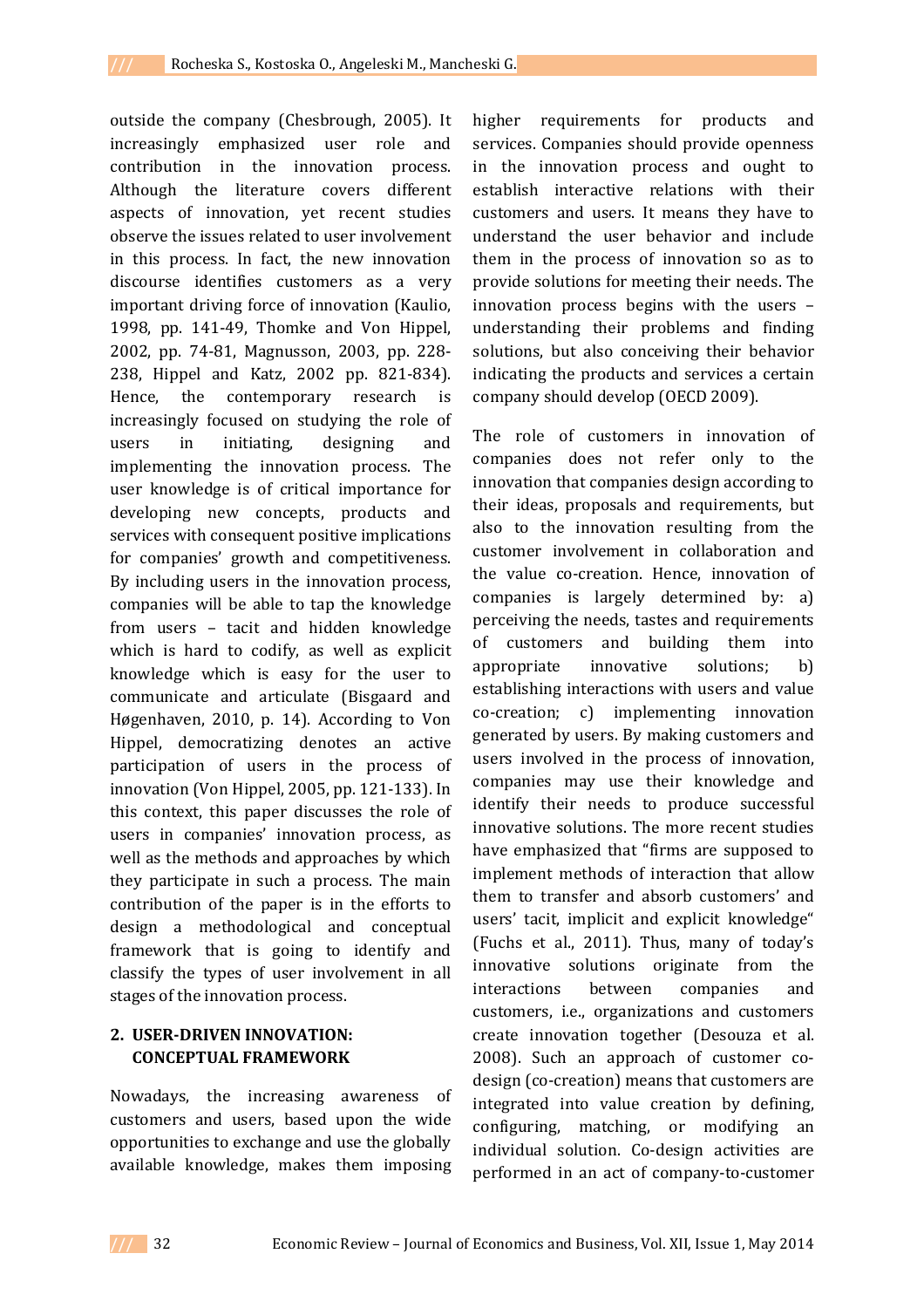interaction and cooperation (Franke and Piller, 2004, pp. 401-415; Franke and Schreier, 2002, pp. 225-234; Khalid and Helander, 2003, pp. 247-266; Reichwald et al., 2004; Tseng et al., 2003, pp. 509-519; von Hippel, 1998).

Likewise, the contemporary practice indicates that users may possibly be direct innovators who "often develop products for themselves. If the user innovation is validated through adoption by others, than the companies refine and commercialize the innovation for sale to a growing market of users. This consumers-asinnovators pattern has led to the framing of a new innovation paradigm, in which consumers play a central and very active role" (von Hippel et al., 2011, pp. 27-34). All these aspects of user involvement in the innovation process are incorporated into the concept of customer-driven (user-driven) innovation which is primarily based upon understanding the customer needs and embedding them into appropriate innovative solutions. The initial steps in this process include systematic mapping of "unsatisfied customer needs. Ideas are developed into possible solutions, and the production and market opportunities are assessed. This forms the basis for drafting an innovation strategy, which is then implemented. Such an innovation process is referred to as user-driven innovation" (Rosted 2005, p. 10). The contemporary research suggests several general characteristics of user-driven innovation in which it differs from the other approaches. These features include: a) a strategic focus on consumer pull (vs. technology push); b) revenue-enhancing activities (vs. cost-cutting activities) by developing solutions that better meet consumer needs: c) use of multiple skills and perspectives in the innovation process; d) more direct involvement of the user/consumer in the innovation process; e) requirements for an open and collaborative business environment (Nordic Council of Ministers, 2006, p. 12). This concept foresees the role of users in the context of a) the

utilization of user participants, or co-creators, as well as a resource in innovation processes, b) user innovations produced by users themselves for their own needs (Kuusisto and Kuusisto, 2010).

The technological developments and globalization have significantly increased the opportunities, abilities and willingness of users to actively participate in the innovation process. Nowadays, "users have many opportunities for creating, communicating and collecting information and knowledge related to the result as well as the process of innovation (Still et al., 2012, pp. 1740-1746). These types of interactions can actually be seen as one of the defining characteristics of the different manifestations of user-driven innovation" (Still et al., 2012, pp. 1740-1746).

According to Kaulio (1998), there are three types of customer involvement in companies' innovation process. *Design for customer* includes designing products on behalf of customers. Companies provide data about customer needs mainly by conventional market research methods or sales feedback. *Design with customer* implies designing products based upon customer preferences with various innovative solutions and concepts being tested and evaluated by customers, and companies make further improvements according to the customer reactions. The third type, *design by customer*, refers to an active involvement of the customer in designing innovative products and processes, often by tools that are either provided by the firm or by customers themselves. The manufacturer is either empowering its customers to design a solution by themselves or is implementing methodologies to efficiently transfer an innovative solution from the customer into the company domain. (Franke and Piller, 2004 pp. 401-415; Thomke and von Hippel, 2002 pp. 74-81).

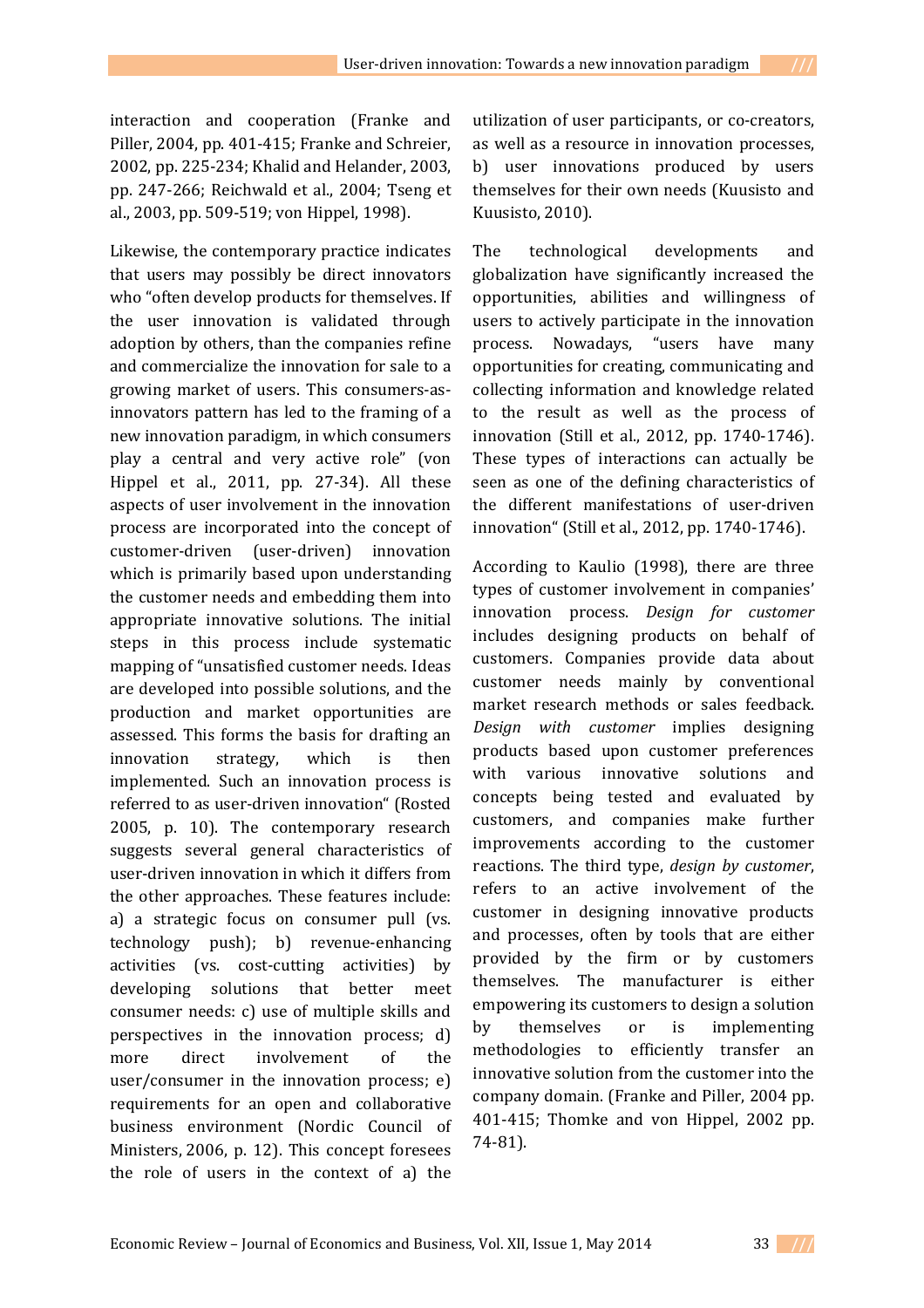# **3. METHODS AND APPROACHES OF USER INOVOLVEMENT IN INOVATION PROCESS**

The literature identifies a range of methods for the customer and user involvement in the innovation process. They could be classified according to different aspects and depending upon the extent and kind of involvement. The users' involvement in innovation process is accomplished on many levels with different intensity and implications. Their role covers a wide range of activities characterized as informative, consultative and participative (Damodaran, 1996). In this context, several approaches are emphasized as being analytically observed in contemporary studies focused on user-driven innovation.

Eric von Hippel is amongst the authors giving a significant contribution in this field. He identifies users as innovation generators and analyzes their role in developing new product, services and processes. By von Hippel, the especially important role in stimulating innovation have the so called lead users that are characterized as users who face needs "that will be general in a market place – but face them months or years before the bulk of that marketplace encounters them, and lead users are positioned to benefit significantly by obtaining a solution to those needs" (von Hippel, 1988, pp. 102-115). The lead user method actually allows integration into the innovation process of selected users able to anticipate the market needs earlier than others. Seeking to better meet their needs, they develop innovative ideas and concepts later adopted by the other users. Generally, there are two approaches by which companies might benefit from the lead users innovation. Under the first approach, lead users independently design innovative solutions and then transfer them to manufacturers allowing for their commercial exploitation. Contrary, the other approach covers interactive innovative solution design of lead users and companies. The initial stage of this collaboration includes identification of lead users or lead experts, followed by a phase of developing a common concept together with identified lead users or lead experts in a workshop, which builds on the idea of an interactive value creation process, in which an innovative solution is developed collaboratively between manufacturer and customers (Diener and Piller, 2009, pp. 10- 42).

According to Piller and Ihl (2009), the direct individual customer involvement in the new product development may be achieved by two approaches: dyadic front-end customer innovation and dyadic back-end customer innovation. The first approach is based upon establishing interactions between the firm and customers, whereby customers submit their concepts and ideas by means of *idea contests*  (Piller and Walcher, 2006, pp. 307-318; Toubia et al., 2007, pp. 342-360). The process of selection follows thereafter, i.e., *idea screening* for deciding on solutions to be pursued further (Toubia et al., 2007, pp. 342- 360, Piller and Ihl, 2009, pp. 21-23). At dyadic back-end customer innovation, customers make use of toolkits to transfer their needs in concrete solutions. Companies exploit the innovative solutions obtained for producing and delivering products according to the user needs and preferences (Franke and Piller, 2004, pp. 401-415). Toolkits are the interaction platform permitting the customers to design products without getting into direct personal contact with the manufacturer. Following Franke and Schreier (2002), companies make use of two toolkit types: (1) toolkits for user innovation enabling users to create new products and solutions by combining the manufacturer's standard modules and components so as to meet their needs or the trial-and-error experimentation and (2) toolkits for user co-design and customization mainly used "for product individualization and adoption, rather than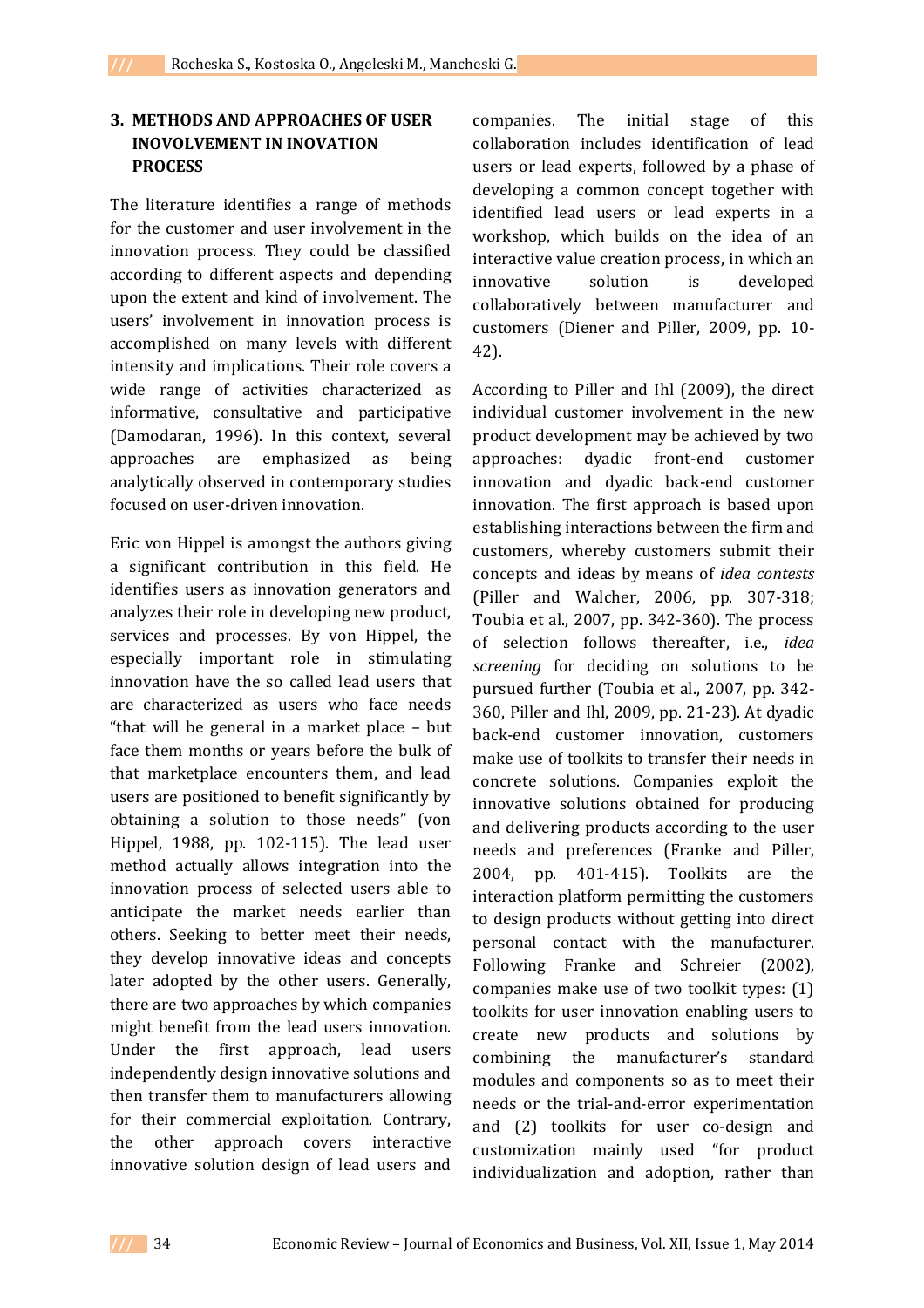developing new goods and services" (Piller and Ihl, 2009, pp. 26-29). Over against this method which observes the role of individual customer in innovation process, the methods of *network (community)-based front-end customer innovation and network (community)-based back-end customer innovation* discover the impact of communities in developing innovative ideas. The method of *network (community)-based front-end customer innovation* is based upon: *а) productrelated discussion forums* by which customers predominantly exchange their using experience and *b) communities of creation*  primarily concerned with generating novel ideas and concepts (Sawhney and Prandelli, 2000, pp. 24-54). *Network (community)-based back-end customer innovation –* the level of elaboration needed for customer solutions to be valuable at the back end of new product development process may further increase by allowing for network collaborations within customer communities. In this context, the practice where multiple individuals come together to produce a common good or service is usually referred to as peer production. One can talk about the crowdsourcing. Following Howe (2006b) crowdsourcing "represents the act of a company or institution taking a function once performed by employees and outsourcing it to an undefined (and generally large) network of people in the form of an open call".

Collaborative forms of innovation are also encouraged by establishing *living labs* as a method and innovation infrastructure permitting a collaboration network among stakeholders for a new product and service development. Living lab stands for "an open research and innovation ecosystem involving user communities (application pull), solution developers (technology push), research labs, local authorities and policy makers as well as investors" (Pallot et al., 2010, pp. 1-10). "Living Lab is a research concept supporting collaborative open innovation together with

different parties, users, consumers or people willing to participate in Living Lab activities" (Fulgencio et al., 2012, pp. 1-6). Nowadays, living labs are becoming more attractive since they are significantly expanding the opportunities and space for innovative solutions. The role of living labs is especially emphasized as a resource enabling active user involvement in the innovation process. Living labs provide research facilities and tools for incubating innovative ideas, support for developing ideas, testing and co-design. Hence the recognition that Living Lab represents a user-centric research methodology.

Depending on whether the innovation impulse comes from explicit or tacit needs and user problems and thereby direct or indirect user involvement in the innovation process, one may highlight the use of four generic methods: user exploration, user participation, user innovation and user tests. An innovation project taking place within a company might use more than one of the four user driven innovation methods throughout the entire innovation process (Bisgaard and Høgenhaven 2010, pp. 13-16). Following Reichwald et al. (2003), the customer contribution may possibly be identified as: decision, information and creation. Decision involves the activities aimed at deciding or evaluating given facts and it might be completed by closedquestionnaire surveys or standardized voting method. Information refers to activities permitting customers to articulate preferences or solutions concerning the product development process. Giving information allows customers to express their personalities, needs, preferences or solutions to a specific problem. This contribution is mostly done by focus groups, idea competitions, etc. Creation implies a possibility of creating own innovative solutions or the process of co-creation. Prototypes built by customers or toolkits for the configuration of products are examples of creation based customer contribution.

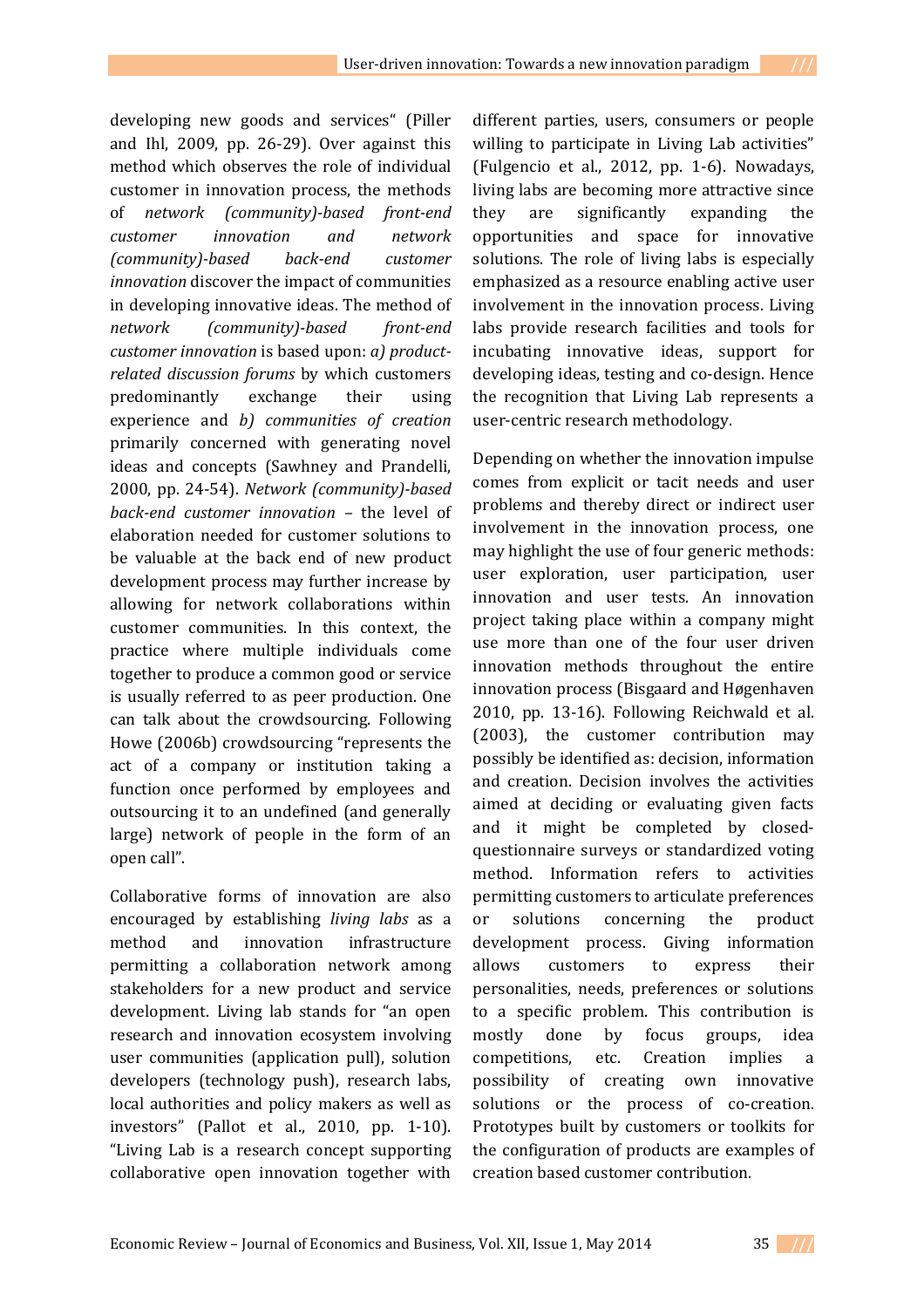

Figure 4.1. Stages of the user involvement in the innovation process

On a similar methodological basis a classification is set about the modes of interacting with customers in the new product development (Piller et al., 2011, p. 7): (1) "Listen into" the customer domain, (2) "ask" customers, and (3) "build" with customers. The "listen into" mode provides for designing an innovative product according to needs, requirements and customer preferences. Firms access customer information by analyzing sales data, surveying sales personnel, but also by methods to scrutinize customers by observation (empathic design). In the next phase called "ask", customers are explicitly asked for direct inputs for a firm's innovation process via several methods of evaluating and testing the proposed innovative solutions. Finally, the "build" mode refers to customer direct involvement in designing and developing innovative products or services.

## **4. METHODOLOGICAL FRAMEWORK: FROM DISCTINTIVE PERSPECTIVE**

The analysis on the methods of user involvement clearly indicates that they can provide their own input at different stages of innovation process. The user participation

varies as regards the intensity of activities and the knowledge input. Within the early stage of the innovation process, the intensity of involvement is relatively weak and mainly covers basic knowledge input.

Later at an advanced stage, the users participate actively with their ideas and innovative solutions generated independently or as innovative partners over and done with the process of co-creation. In this context, we have classified the stages into four different groups at which the methods of user involvement have been identified for each of different phases (Figure 4.1).

The first stage refers to understanding and gaining insight into customer needs as a prerequisite for further design of concrete innovative solutions. At this stage, companies often use the conventional market research methods or the empathic design approach to identify the explicit or latent customer needs. The context of market research is primarily focused on applying traditional techniques, such as surveys, focus groups, etc. Thereby, companies access the relevant customer information about their needs, requirements and tastes to be further developed in new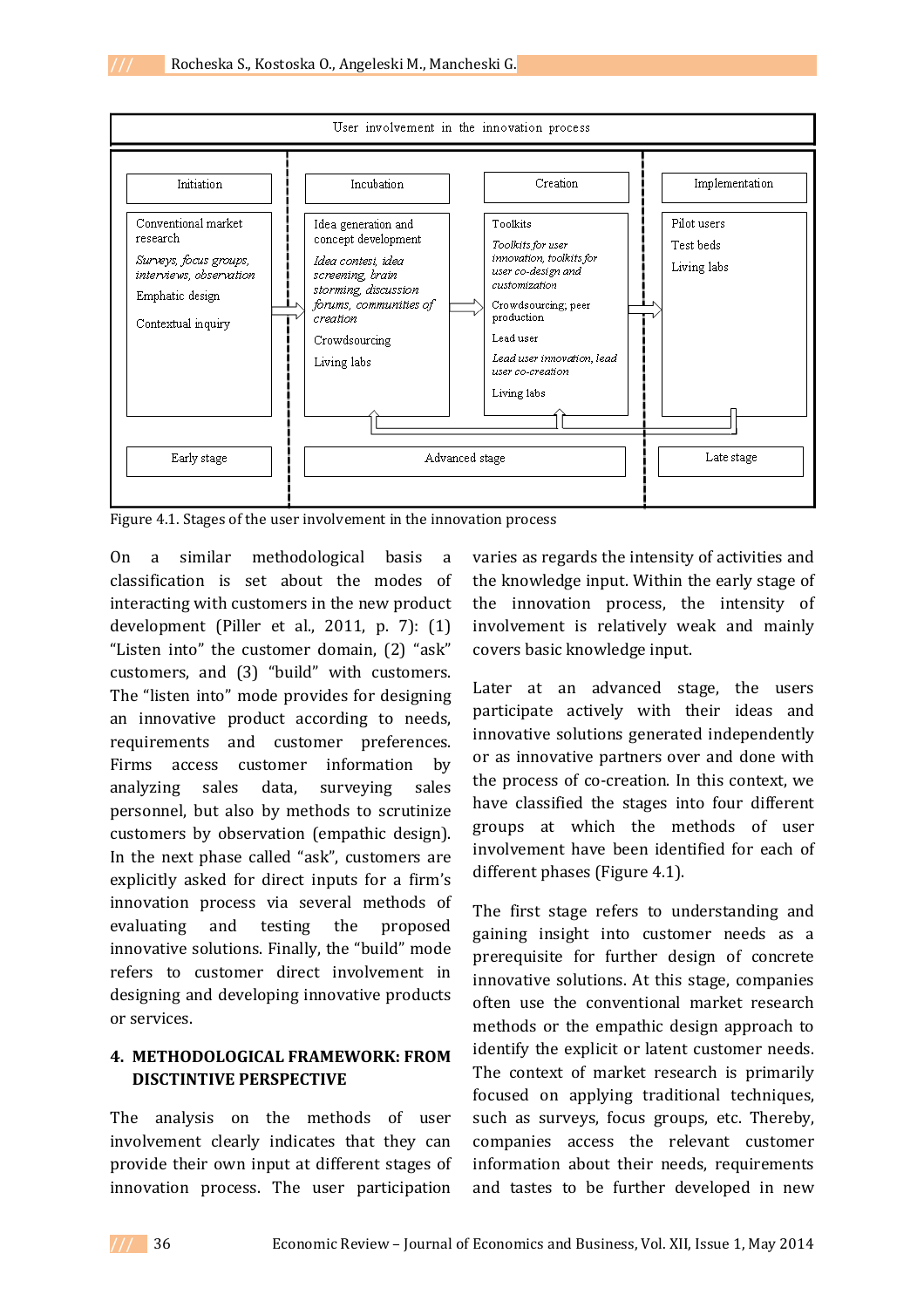products and services. Yet, the customers may possibly not recognize, describe or explain their needs. In such cases, companies make use of the empathic design approach to obtain the relevant information as an important input in the innovation process. The empathic design method identifies not explicitly stated user needs and motivations to be embedded into appropriate innovative solutions. In fact, it allows for the unarticulated user needs to take shape into innovative products and services (Dorothy et al., 1997, pp. 102-113). Besides the empathic design, companies may also use the contextual inquiry method that uncovers who customers really are and how they work on a day-to-day basis, but also permits to understand the customers: their needs, their desires and their approach to the work (Beyer and Holtzblatt, 1998, pp. 32-41).

The incubation stage refers to generating new ideas to improve the existing products, services and processes or for creating new products and services. In practice, companies have at their disposal a wide range of methods, such as: idea contest, idea screening, discussion forums, communities of creation, crowdsourcing, living labs etc.

At the creation stage, users may offer innovations either independently (toolkits for user innovation, lead user innovation), or design interactive company-user innovative solutions (toolkits for user co-design and customization, lead user co-creation). In practice, lead users often independently develop or modify products to meet their needs, while such innovation is later being subject to commercialization (von Hippel, 2005, pp. 19-33). Besides, companies make use of toolkits to provide a direct source of innovative products and services. In fact, toolkits enable users to do a part of the innovation, within a given solution space (Saugstrup, 2008). Toolkits provide users with freedom to develop new products/services through iterative trial-and-error. It means that

users generate preliminary design, develop simulation or prototype, perform testing and then try to improve it iteratively until they are satisfied (Wakeford, 2004). The strategy of cocreation involves customer as an active partner in the company value creation chain. "In the context of co-creation, knowledge creation and transfer have to be understood as an iterative process involving the construction and de-construction of experience. As such, cocreation processes go through various cycles of value development" (Humphreys et al., 2009).

Implementation refers to the first experience in using innovation and the influence user may perhaps achieve as regards other customers' acceptance of the new product or its possible improvements. Companies traditionally recruit pilot users for the new product testing. The users share their experience with manufacturer and other users, while the companies may use their remarks to improve the products (Bisgaard and Høgenhaven, 2010, pp. 14-17; Jespersen, 2011, pp. 1141– 1159). Finally, a test bed method allows users to get in touch with new technology often by showrooms for observing their behavior, and/or a contact is established for identifying certain needs and requirements.

The classification above contains some of more important methods, approaches and tools following on last findings in this field. Yet, given the complex nature of the innovation process, it should not be observed in lines with several consecutive stages, but rather a cyclical process of interactions among various stakeholders for continuous improvements of knowledge, innovative performance and the possibilities for companies to expand their innovation space (Nordic Council of Ministers, 2006).

## **5. CONCLUSIONS**

In today's competitive environment, companies are obliged to search for innovative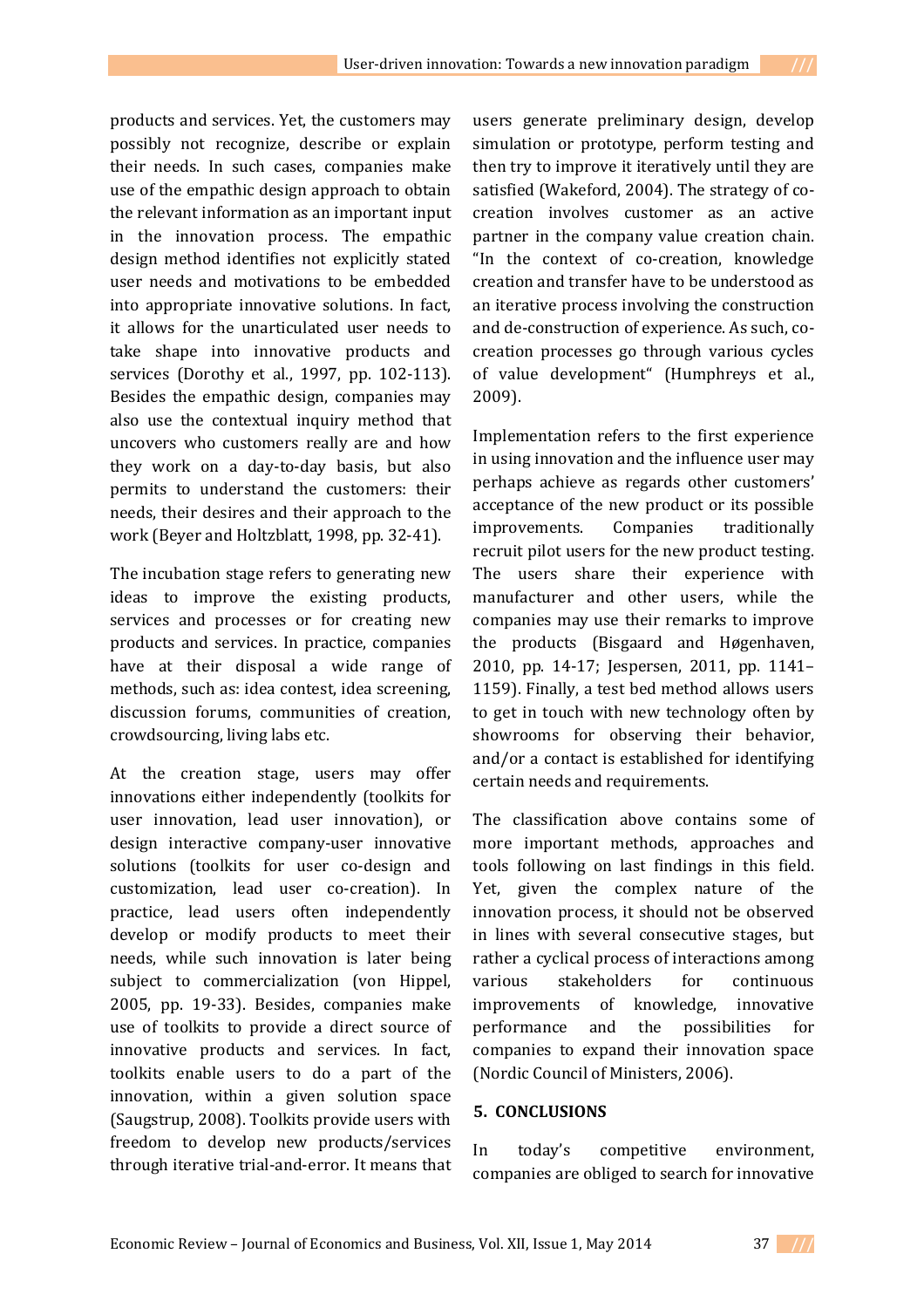solutions providing product differentiation and increased process efficiency as a prerequisite for gaining a competitive advantage. In this context, the role users take in the innovation process becomes more important and it is usually observed in a way complement to other sources of company innovation. The analytical review given above points toward increasingly diversified methods of user involvement in the innovation process, and this certainly expands companies' innovation opportunity.

Although methods are possibly to classify according to different criteria, this paper takes them along the lines of user involvement in different stages of the innovation process. The classification is gradually approached starting from the stage of identifying customer needs up to the final stage of implementing innovative solutions. The proposed conceptual framework aims at increasing the visibility of methods and upgrading the current methodological platforms in order to better understand the customer innovation input.

### **REFERENCES**

- 1. Beyer, H. & Holtzblatt, K. (1998). *Contextual Design: Defining Customer-Centered Systems.* Academic Press: Kaufmann Publishers, pp. 32-41.
- 2. Bisgaard, T. & Høgenhaven, C. (2010). *Creating new concepts, products and services with user driven innovation,* Nordic Innovation Centre, pp. 5-65.
- 3. Chesbrough, H. (2005). *Open Innovation: The New Imperative for Creating and Profiting from Technology.* Boston, Harvard Business School Press.
- 4. Dagmar, S. (2007). Design Semantics of Innovation. Product language as a reflection on technical innovation and socio-cultural change, presented at the Design Semiotics in Use Conference, Helsinki.
- 5. Damodaran, L. (1996). *User i*nvolvement in the systems design process- a practical guide for users. *Behavior and Information technology*, 15(6).
- 6. Demirbilek, O. & Sener, B. (2003). Product design, semantics and emotional respons. *Ergonomics*. 46(13/14), pp. 1346-1360.
- 7. Desouza, K.C., Awazu, Y., Jha, S., Dombrowski, C., Papagari, S., Baloh, P. & Kim, J. Y. (2008). *Customer-Driven Innovation, To be a marketplace leader, let your customers drive.* Research Technology Management.
- 8. Diener, K. & Piller, F. (2009). *The Market for Open Innovation Increasing the efficiency and effectiveness of the innovation process*, *The RWTH Open Innovation Accelerator Survey*. pp. 10-42.
- 9. Dosi, G. (1982). Technological Paradigms and Technological Trajectories: A Suggested Interpretation of the Determinants and Directions of Technical Change. *Research Policy*. 11, pp. 147-162.
- 10. Eagar, R., van Oene, F., Boulton, C., Roos, D. & Dekeyser, C., The Future of Innovation Management: The Next 10 Years, http://www.adlittle.com/prismarticles.html?&view=379 [Accessed: 29 July 2013]
- 11. Franke, N. & Piller, F. (2004). Value Creation by toolkits for user innovation and design: The case ofthe watch market. *The Journal of Product Innovation Management*. 21(6), pp. 401- 415.
- 12. Franke, N. & Schreier, M. (2002). Entrepreneurial opportunities with toolkits for user innovationand design. *International Journal on Media Management*. 4(4), pp. 225-234.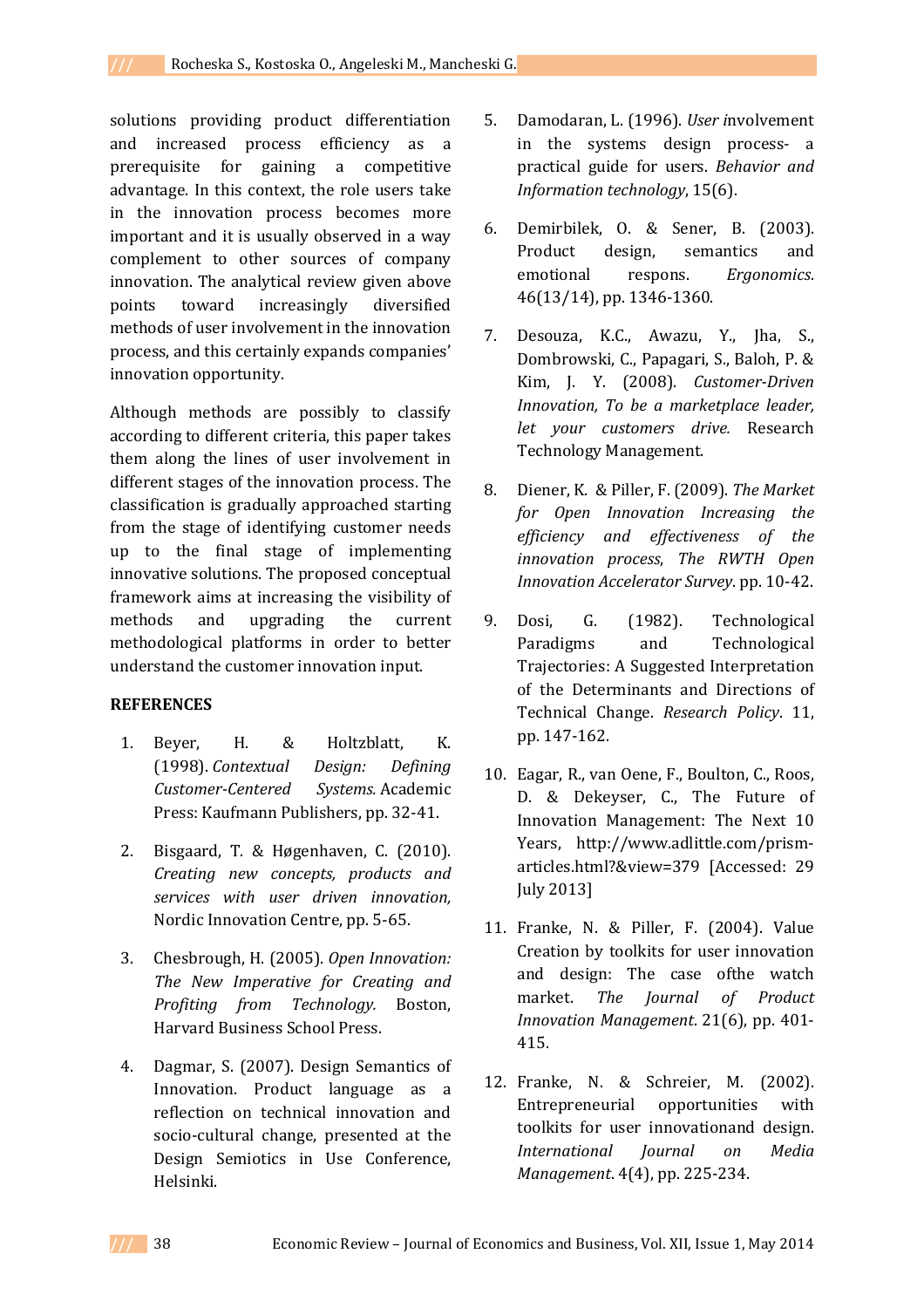- 13. Fuchs, B., Arvanitis S. & Woerter M. (2011). *External End Users and Innovation Performance*. DRUID.
- 14. Fulgencio H., Hans Le F., & Katzy B. (2012). *Innovation through Pastiche, eChallenges e-2012 Conference Proceedings*. Paul Cunningham and Miriam Cunningham (Eds) IIMC International Information Management Corporation. pp. 1-6.
- 15. Garcia, J., Schaffers, H., Bilicki, V., Merz, C, & Valenzuela, M. (2008). Living labs fostering open innovation and rural development: Methodology and results. In *Proceedings 14"'International Conference on Concurrent Enterprising,*  ed. K. D.Thoben, K. S. Pawar, and R. Goncalves, pp. 1127-1134. Lisbon: ICE-Conference Publishers.
- 16. Guzman, J.G., del Carpió, A.F., Colomo-Palacios, R. & de Diego, M.V. (2013). Living Labs for User-Driven Innovation, A Process Reference Model. *Research*-*Technology Management*. May-June.
- 17. Howe, J. (2006b). Crowdsourcing: a definition. *Wired Blog Network: Crowdsourcing*. http://crowdsourcing.typepad.com/cs/ 2006/06/crowdsourcing\_a.html [Accessed: 28 August 2013].
- 18. Humphreys, P., Samson, A., Roser, R. & Cruz-Valdivieso, E. (2009). *Co-creation: New pathways to value, An overview*. Promise Corporation.
- 19. Jespersen, K.R. (2011). Online Channels and Innovation: Are Users Being Empowered and Involved*, International Journal of Innovation Management*. 15(6), pp. 1141–1159.
- 20. Kaulio, M.A. (1998). Customer, consumer and user involvement in produc tdevelopment: A framework and

a review of selected methods. *Total Quality Management*. 9(1), pp. 141-149.

- 21. Kembaren, P., Togar M.S. & Larso, D. (2011). The Exploration of Design Driven Innovation as a Dynamic Capability. *The Asian Journal of Technology Management*. 4(1), pp. 16- 27.
- 22. Khalid, H.M. & Helander, M.G. (2003). Web-based do-it-yourself product design. Mitchell Tseng and Frank Piller (eds.), *The customer centric enterprise: advances in mass customization and personalization*. New York: Springer: pp. 247-266.
- 23. Kuusisto, A. & Kuusisto, J. (2010). *Customers and Users as Drivers and Resources of New Service Development: Three Approaches Towards User Needs Driven Service Innovations.* Proceedings of the 11th International CINet Conference*,* Zurich, Switzerland.
- *24.* Leonard, D. & Rayport J.F. (1997). Spark Innovation through Empathic Design**.**  *Harvard Business Review.* November-December, pp. 102-113.
- 25. Living Lab Research Landscape: *From User Centred Design and User Experience towards User Cocreation*, http://halshs.archives-ouvertes.fr/inria-00612632/ [Accessed: 29 July 2013].
- 26. Magnusson, P.R. (2003). Benefits of involving users in service innovation, *European Journal of Innovation Management*, 6(4), pp. 228-238.
- 27. Olins, W. (1989). *Corporate Identity: Making Business Strategy Visible Through Design*. London: Thames and Hudson.
- 28. Pallot, M., Trousse, B., Senach, B. & Scapin, D. (2010)*. Living Lab Research*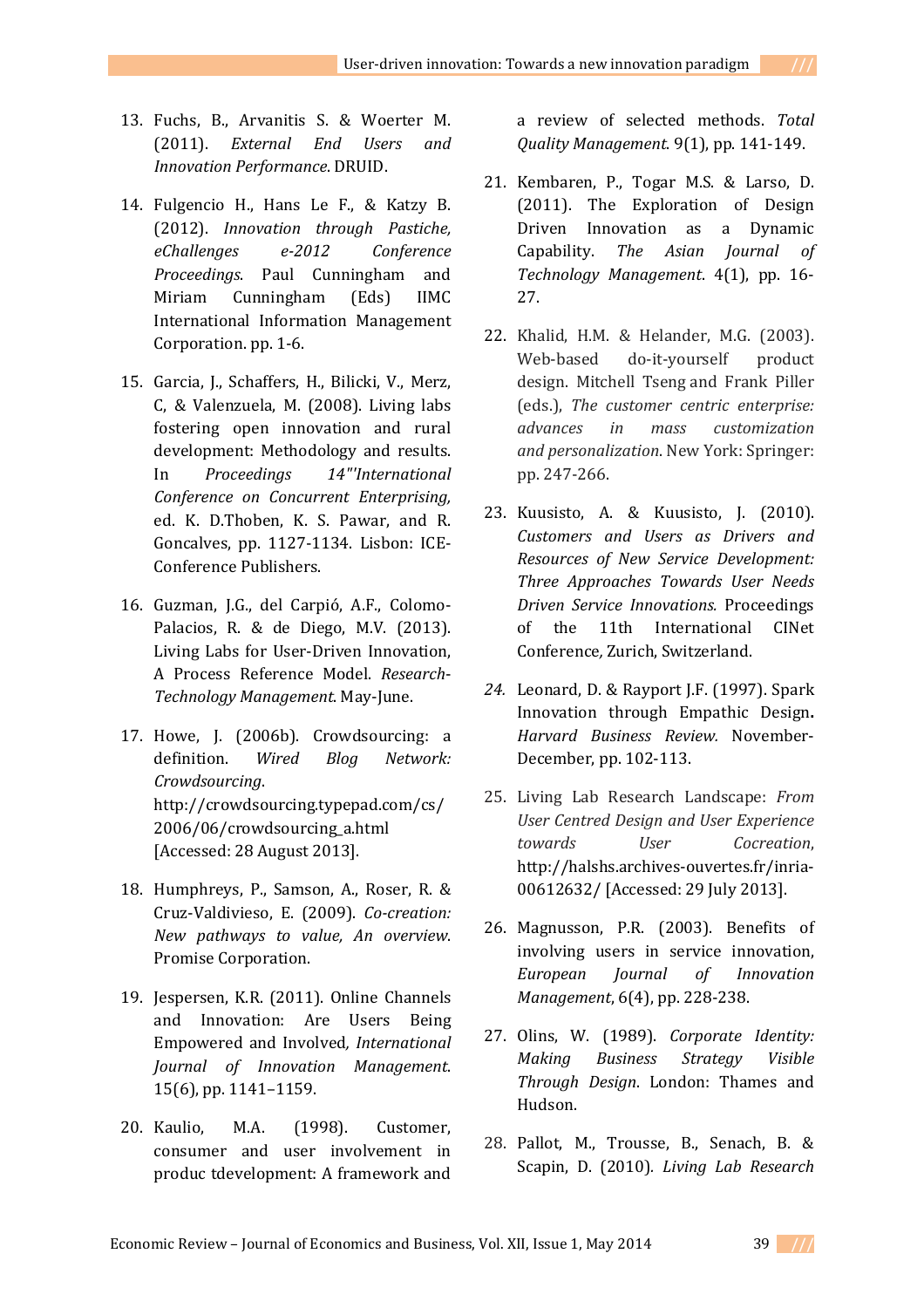*Landscape: From User Centred Designand User Experiencee towards User Cocreation,* pp. 1-10.

- 29. Piller, F. & Ihl, C., (2009). *Open Innovation with Customers -Foundations, Competences and International Trends, Technology and Innovation Management Group.* RWTH Aachen University, pp. 21- 29.
- 30. Piller, F., Walcher, D. (2006). Toolkits for Idea Competitions: A Novel Method to Integrate Users in New Product Development. *R&D Management*. 36(3), pp. 307-318.
- 31. Piller, F., Ihl, C. & Vossen, A. (2011). *Customer Co-Creation: Open Innovation with Customers A typology of methods for customer co-creation in the innovation process, An Interdisciplinary Perspectivein New Forms of Collaborative Innovation and Production on the Internet*. Volker Wittke, Heidemarie Hanekop (Eds.), Universitätsverlag Göttingen 2011, p. 7.
- 32. Reichwald, R., Seifert, S., Walcher, D. & Piller, F. (2003). *Customers as part of value webs:Towards a framework for webbed customer innovation tools*. Proceedings of the 37th Annual Hawaii International Conference on System Sciences, 5-7 January, Hawaii.
- 33. Rosted, J. (2005). *User-driven innovation, Results and recommendations*. FORA, 2005. pp. 10.
- 34. Saugstrup, D. (2008). *User Involvement in the Innovation Process, In a mobile service and application development perspective*, www.imm.dtu.dk [Accessed: 17 August 2013].
- 35. Sawhney, M. & Prandelli, E. (2000). Communities of Creation: Managing Distributed Innovation in Turbulent

Markets. *California Management Review*. 42(4), pp. 24-54.

- 36. Still, K., Huhtamaki, J., Isomursu,M., Lahti, J. & Koskela-Huotari K. (2012). Analytics of the impact of user involvement in the innovation process and its outcomes. Case study: Media-Enhanced Learning (MEL) service. *Procedia - Social and Behavioral Sciences*. 46, pp. 1740-1746.
- 37. Thomas, J. & McDonagh, D. (2013). Empathic Design: Research strategies. *Australasian Medical Journal* (AMJ). 6(1), pp. 1-6. http//dx.doi.org/10.4066/AMJ.2013.15 75 [Accessed: 28 July 2013].
- 38. Thomke, S. & von Hippel, E. (2002). Customers as innovators. *Harvard Business Review*. 80(4), pp. 74-81.
- 39. Toubia, O., Flores, L. & Patel, H., (2007). Adaptive Idea Screening Using Consumers. *Marketing Science.* 26(3), pp. 342-360.
- 40. Tseng, M., Kjellberg, T. & Lu, S. (2003). Design in the new e-commerce era. *Annals of the CIRP*. 52(2), pp. 509-519.
- 41. Urban, G. L. & von Hippel, E., (1988). Lead User Analyses for the Development of New Industrial Product. *Management Science.* 34(5), pp. 569-82.
- 42. *Understanding User-Driven Innovation,* Nordic Council of Ministers, April 2006 (Tema Nord 2006:522).
- 43. Vaisnore, A. & Petraite M. (2011). Customer Involvement into Open Innovation Processes: a Conceptual Model. *Socialiniaimokslai.* 73(3).
- 44. Von Hippel, E. & Katz, R. (2002). Shifting Innovation to Users via Toolkits. *Management Science.* 48(7), pp. 821- 834.